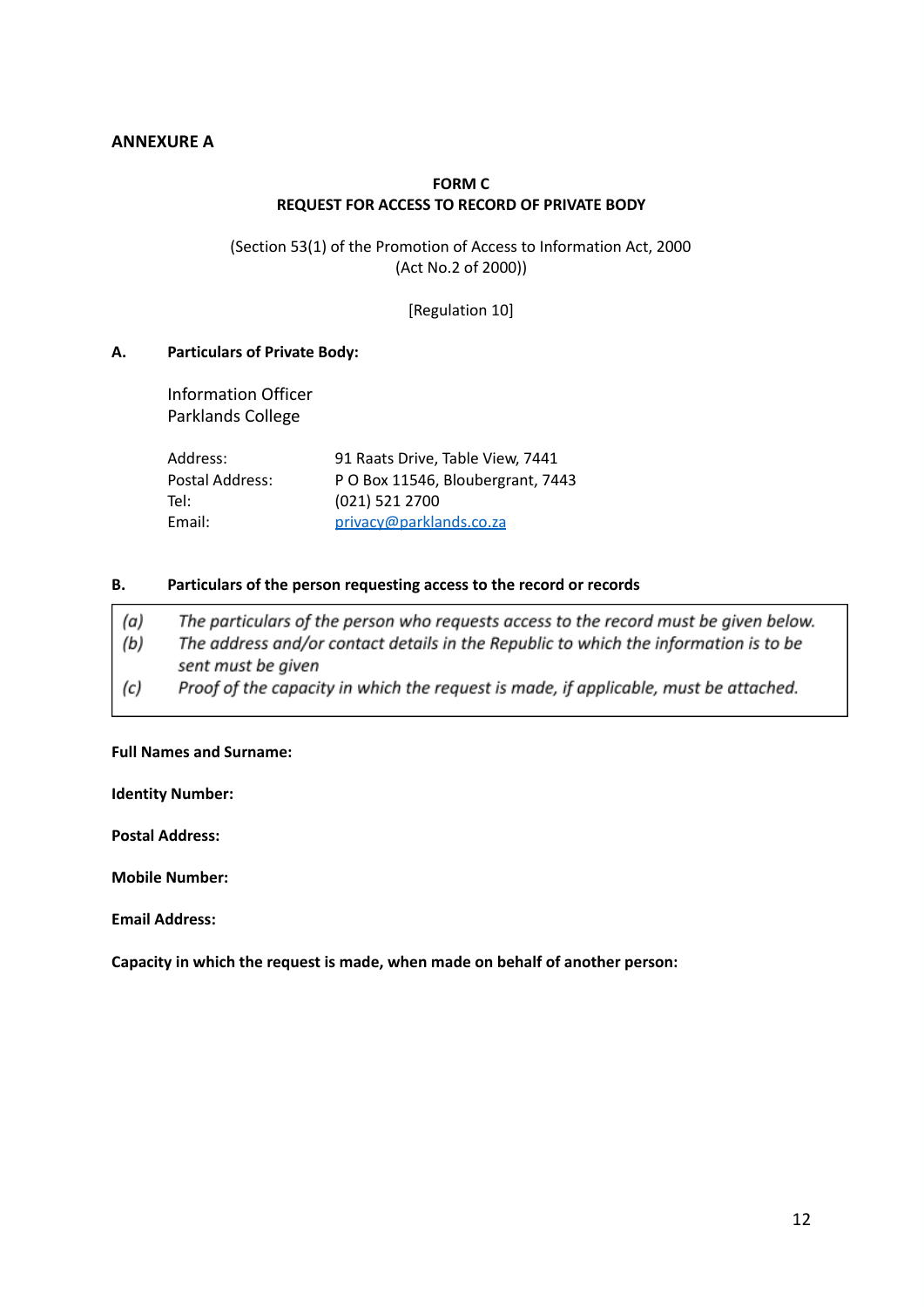## **C. Particulars of the person on whose behalf request is made:**

*This section must be completed ONLY if a request for information is made on behalf of another person.*

### **Full Names and Surname:**

**Identity Number:**

# **D. Particulars of record:**

 $(a)$ Provide full particulars of the record to which access is requested, including the reference number if that is known to you, to enable the record to be located. If the provided space is inadequate, please continue on a separate folio and (b) attach it to this form. The requester must sign all the additional folios.

**Description of record or relevant part of the record:**

**Reference number, if applicable:**

**Any further particulars of record:**

### **E. Fees**

 $(a)$ A request for access to a record, other than a record containing personal information about yourself, will be processed only after a request fee has been paid. You will be notified of the amount required to be paid as the request fee.  $(b)$ 

The fee payable for access to a record depends on the form in which access is (c) required and the reasonable time required to search for and prepare a record.

 $(d)$ If you qualify for exemption of the payment of any fee, please sate the reason for exemption.

**Reason for exemption from payment of fees:**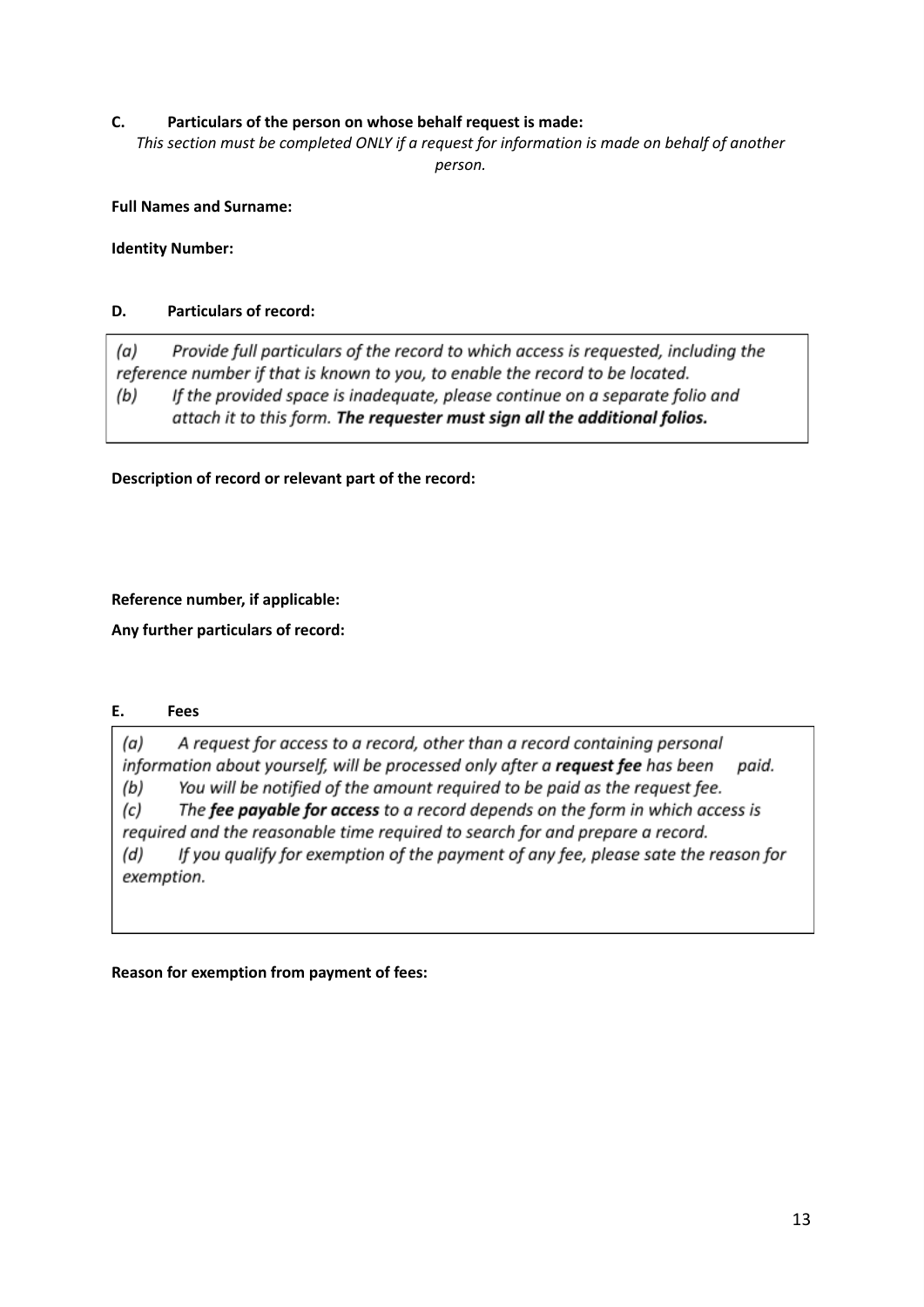### **F. Form of access to record**

If you are prevented by a disability to read, view or listen to the record in the form of access provided for in 1 to 4 below, state your disability and indicate in which form the record is required.

| Disability: | Form in which record is required: |
|-------------|-----------------------------------|
|             |                                   |
|             |                                   |

Mark the appropriate box with an X.

NOTES:

a) Compliance with your request for access in the specified form may depend on the form in which the record is available

Access in the form requested may be refused in certain circumstances. In such a case you b) will be informed if access will be granted in another form.

| c) | The fee payable for access to the record, if any, will be determined partly by the form in |  |  |  |
|----|--------------------------------------------------------------------------------------------|--|--|--|
|    | which access is requested                                                                  |  |  |  |

|                                                                                                | 1. If the record is in written or printed form                                     |  |                                           |
|------------------------------------------------------------------------------------------------|------------------------------------------------------------------------------------|--|-------------------------------------------|
|                                                                                                | Copy of Record                                                                     |  | Inspection of Record                      |
| 2. If record consists of visual images - (this includes photographs, slides, video recordings, |                                                                                    |  |                                           |
|                                                                                                | computer-generated images, sketches, etc.):                                        |  |                                           |
|                                                                                                | View the Images                                                                    |  | Transcription of Images                   |
|                                                                                                | Copy of Images                                                                     |  |                                           |
| 3. If record consists of recorded words or information which can be reproduced in sound:       |                                                                                    |  |                                           |
|                                                                                                | Listen to the soundtrack (audio device)                                            |  | Transcription of a soundtrack (written or |
|                                                                                                |                                                                                    |  | printed document                          |
|                                                                                                | 4. If a record is held on a computer or in an electronic or machine-readable form: |  |                                           |
|                                                                                                | Printed copy of a record                                                           |  | Printed copy of information derived from  |
|                                                                                                |                                                                                    |  | the record                                |
|                                                                                                | Copy in computer-readable form                                                     |  |                                           |

### **G. Particulars of right to be exercised or protected**

If the provided space is inadequate, please continue on a separate folio and attach it to this form. *The requester must sign all the additional folios.*

Indicate which right is to be exercised or protected:

| * If you requested a copy of the transcription of a record (above), |     |    |  |
|---------------------------------------------------------------------|-----|----|--|
| do you wish the copy or transcription to be posted to you?          | Yes | No |  |
| Postage is Payable                                                  |     |    |  |